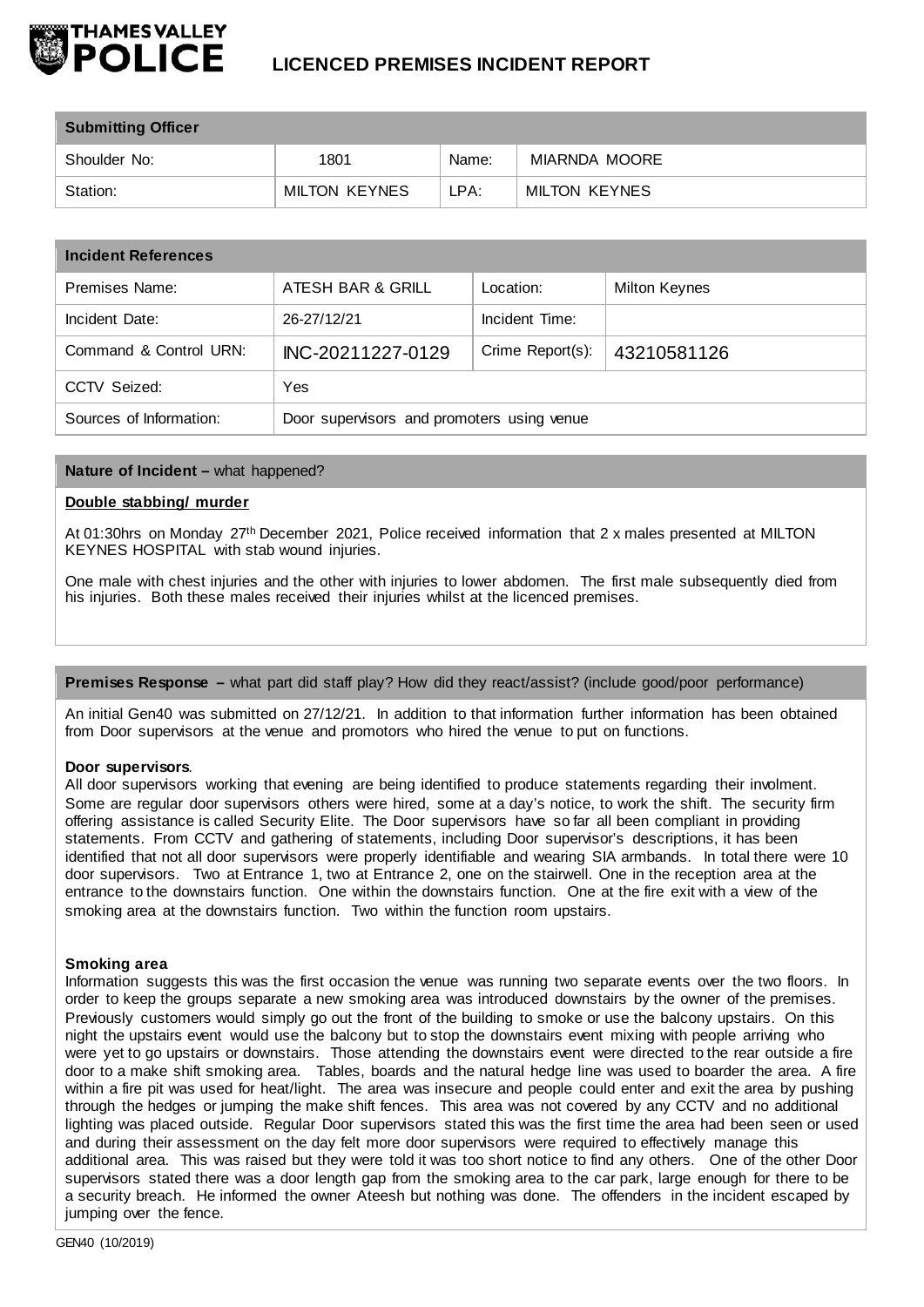

#### **Failure of management to stop event once it was known someone had been stabbed.**

From statements obtained it would appear there were discussions amongst door supervisors about there being an incident/stabbing in the downstairs event. It was some time 15-30minutes since the incident was brought to the attention of staff until the DJ's were asked to stop playing and notify the customers.

## **Police not being called following stabbing.**

Police were made aware of the incident when the injured parties arrived at Hospital and staff notified Police. Despite the owner, security and promotors of the event all knowing about the stabbing, no calls were received from the venue to Police.

## **Failure of some staff (notably State Ates) to provide a statement or assist police.**

has been identified as the manager of the venue and present at the venue on the evening of the incident. He has so far failed to provide an evidential statement regarding this or assist Police with enquires relating to the incident.

## **Drug use on premises**

From scene searches evidence of drug use was found at the venue.

## **Police Response –** what action was taken? Please identify the main officers who dealt with the incident

The investigation is being managed by MCU, AYLESBURY.

The premises has been under scene guard since 27/12/21 and still under scene guard (03/01/22). The investigation is a complex investigation and the noncompliance of staff and witnesses has caused a delaying in identifying the offender(s) and securing evidence (preserving the crime scene)

#### **Licencing review notice.**

Since the incident a licencing review notice has been placed outside the venue asking for comments from interested parties into the review of licencing arrangements following this incident.